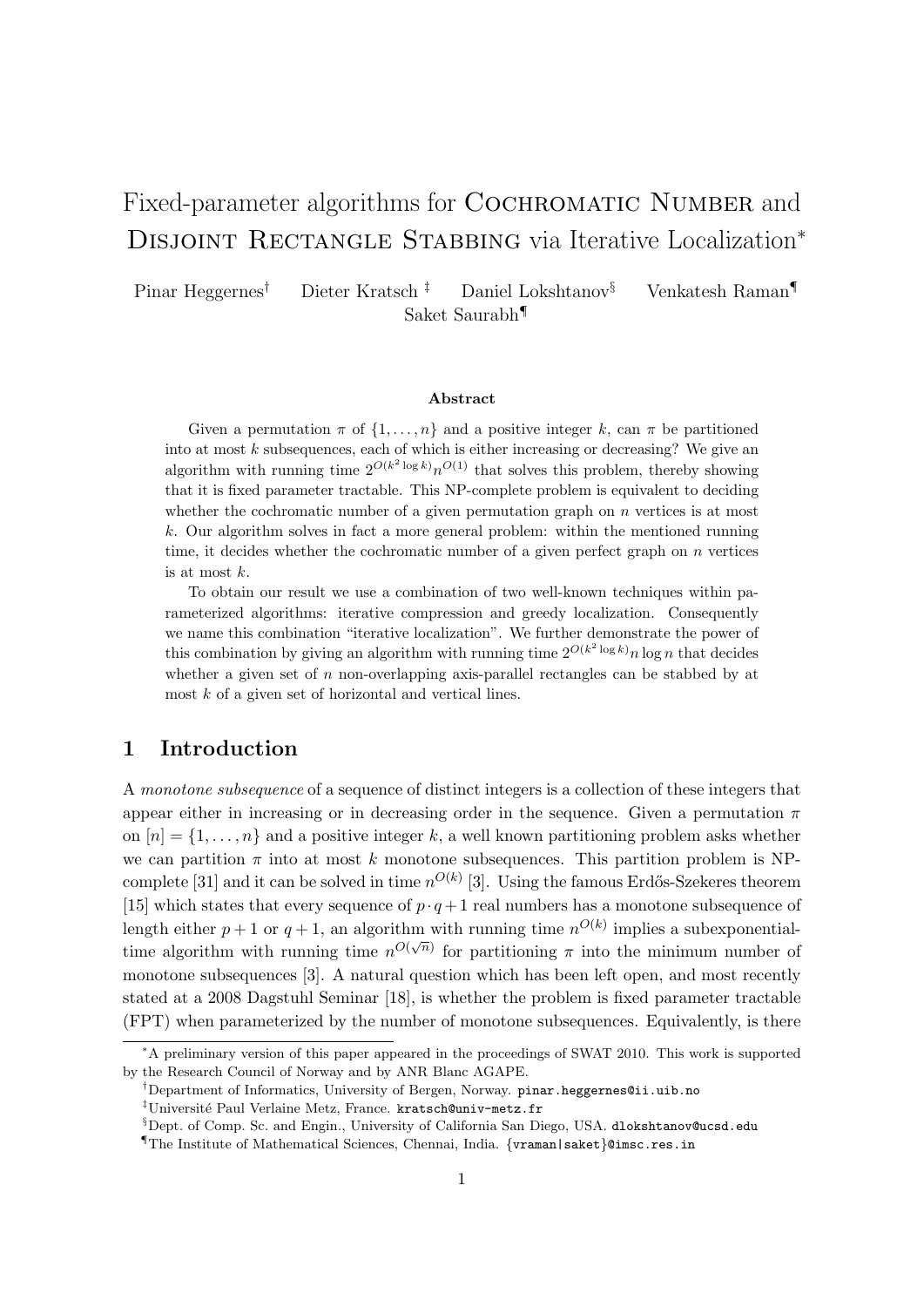an algorithm with running time  $f(k)$   $n^{O(1)}$  for partitioning a permutation into at most k monotone subsequences? We answer this question affirmatively by giving an algorithm with running time  $2^{O(k^2 \log k)} n^{O(1)}$ .

Every permutation  $\pi$  on  $[n]$  corresponds to a *permutation graph*  $G(\pi)$  on *n* vertices. This graph has a vertex for each integer  $1, 2, \ldots, n$  and there is an edge between any two integers if their order in  $\pi$  is the opposite of their natural order, that is, for  $i < j$ , we have an edge between i and j if  $\pi(i) > \pi(j)$ . Hence, the above mentioned partitioning problem is equivalent to deciding whether the vertices of  $G(\pi)$  can be partitioned into at most k independent sets or cliques. This brings us to the notion of cochromatic number of a graph. The *cochromatic number* of a graph  $G = (V, E)$  is the minimum number of sets the vertex set V can be partitioned into, such that each set is either an independent set or a clique. Thus, the above mentioned partitioning problem is equivalent to finding the cochromatic number of permutation graphs. On arbitrary graphs, the COCHROMATIC NUMBER problem is defined as follows.

COCHROMATIC NUMBER **Input:** A graph G on n vertices, and an integer  $k \geq 1$ . Parameter: k. **Question:** Is the cochromatic number of G at most  $k$ ?

Cochromatic Number, being a natural extension of chromatic number and graph colorings, has been well studied [13, 14], and it is NP-complete even on permutation graphs [31]. Brandstädt [2] showed that we can recognize in polynomial time whether the vertex set of a given undirected graph can be partitioned into one or two independent sets and one or two cliques. However, it remains NP-complete to decide whether we can partition the given graph into at most  $\kappa$  independent sets and at most  $\ell$  cliques if either  $\kappa \geq 3$  or  $\ell \geq 3$ . It is easy to show that testing whether the cochromatic number of a given graph is at most 3 is NP-complete. Thus, we cannot hope to solve COCHROMATIC NUMBER on general graphs even in time  $n^{f(k)}$ for any arbitrary function f of k unless  $P=NP$ . We show that COCHROMATIC NUMBER is fixed parameter tractable on *perfect graphs*; a graph class that subsumes permutation graphs, bipartite graphs, and chordal graphs, to name a few.

A graph is perfect if the chromatic number is equal to the clique number for each of its induced subgraphs. Perfect graphs were introduced by Berge in the early 60's, and they form one of the most well studied classes of graphs [4, 16, 22, 28]. Perfect graphs have many desirable algorithmic properties. They can be recognized in polynomial time [7], and one can find a maximum independent set, a minimum coloring, and a maximum clique, all in polynomial time [23]. Our algorithm solves COCHROMATIC NUMBER in  $2^{O(k^2 \log k)} n^{O(1)}$ time on perfect graphs and crucially uses several algorithmic properties of perfect graphs. To the best of our knowledge even an  $n^{O(k)}$  time algorithm solving this problem on perfect graphs was not known before. The only known algorithmic results for the Cochromatic Number problem are by Fomin et al. [19] who gave a factor 1.71 approximation algorithm on comparability graphs and on cocomparability graphs, and a factor  $\log n$  approximation algorithm on perfect graphs. Note that permutation graphs are both comparability and cocomparability, and these two graph classes are both perfect.

To show our result, we use a combination of two well-known techniques within parameterized algorithms, namely, iterative compression and greedy localization. Thus we term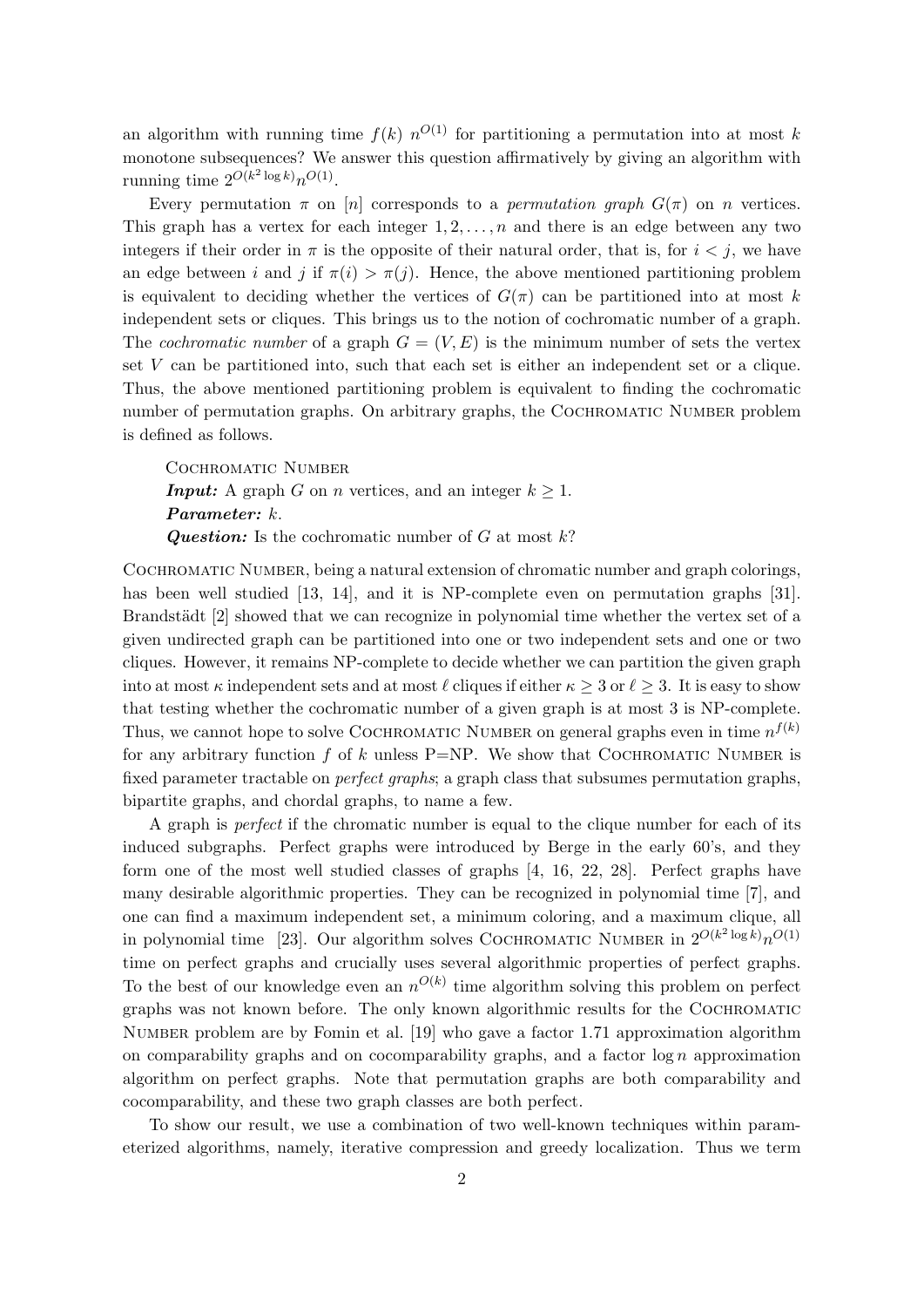this combination "iterative localization". This combination follows the well known iterative compression paradigm in parameterized complexity, but finds a small witness to branch and move towards an optimal solution "for the compressed instance" at the compression step.

Using this new combination, we are also able to resolve another open question [10, 11], namely whether DISJOINT RECTANGLE STABBING is fixed parameter tractable.

Disjoint Rectangle Stabbing

**Input:** A set R of n axis-parallel non-overlapping rectangles embedded in a plane, a set L of vertical and horizontal lines embedded in the plane, and an integer  $k \geq 1$ .

Parameter: k.

**Question:** Is there a set  $L' \subseteq L$  with  $|L'| \leq k$  such that every rectangle from R is stabbed by at least one line from  $L'$ ?

Here we say that a rectangle is stabbed by a line if their intersection is nonempty. Furthermore, two rectangles are said to be *overlapping* if there exists a vertical line  $v$  and a horizontal line h such that both rectangles are stabbed by the lines  $v$  and  $h$ . In particular, non-intersecting rectangles are always non-overlapping.

The RECTANGLE STABBING problem, the more general version of the DISJOINT RECTangle Stabbing problem, where the rectangles can overlap is a generic geometric covering problem having wide applicability [24]. A number of polynomial-time approximation results for RECTANGLE STABBING and its variants are known  $[8, 32, 26, 24]$ . In [11], the authors prove a  $W[1]$ -hardness result for a higher dimensional version of the RECTANGLE STABbing problem and show several restrictions of this two dimensional version fixed-parameter tractable. Recently, Dom et al. [10] and Giannopoulos et al. [21] independently considered the general two dimensional version and showed it to be complete for the parameterized complexity class W[1]. They also showed a restricted version of DISJOINT RECTANGLE STABBING, b-DISJOINT SQUARE STABBING fixed parameter tractable for a fixed b. All these papers leave the parameterized complexity of the general DISJOINT RECTANGLE STABBING problem open.

Our paper is organized as follows. In Section 2 we give the remaining necessary definitions and set up our notations. Section 3 gives an overview of the method we use to solve the two problems we address. The fixed parameter tractable algorithm for Cochromatic Number on perfect graphs is given in Section 4 and for Disjoint Rectangle Stabbing in Section 5. We conclude with some remarks in Section 6.

## 2 Definitions and Notation

All graphs in this paper are simple, undirected, and unweighted. For a graph  $G = (V, E)$ , we denote the size of the vertex set V by n and the edge set E by m. For a subset S of V, the subgraph of G induced by S is denoted by  $G[S]$ . The complement of  $G = (V, E)$  is denoted by G, it has the same vertex set V, and edge set  $\{uv \mid u, v \in V \text{ and } u \neq v \text{ and } uv \notin E\}.$ 

A (proper) coloring of a graph is an assignment of colors to its vertices so that adjacent vertices receive different colors. A coloring is minimum if it uses the minimum number of colors. The *chromatic number* and the *clique number* of G are, respectively, the number of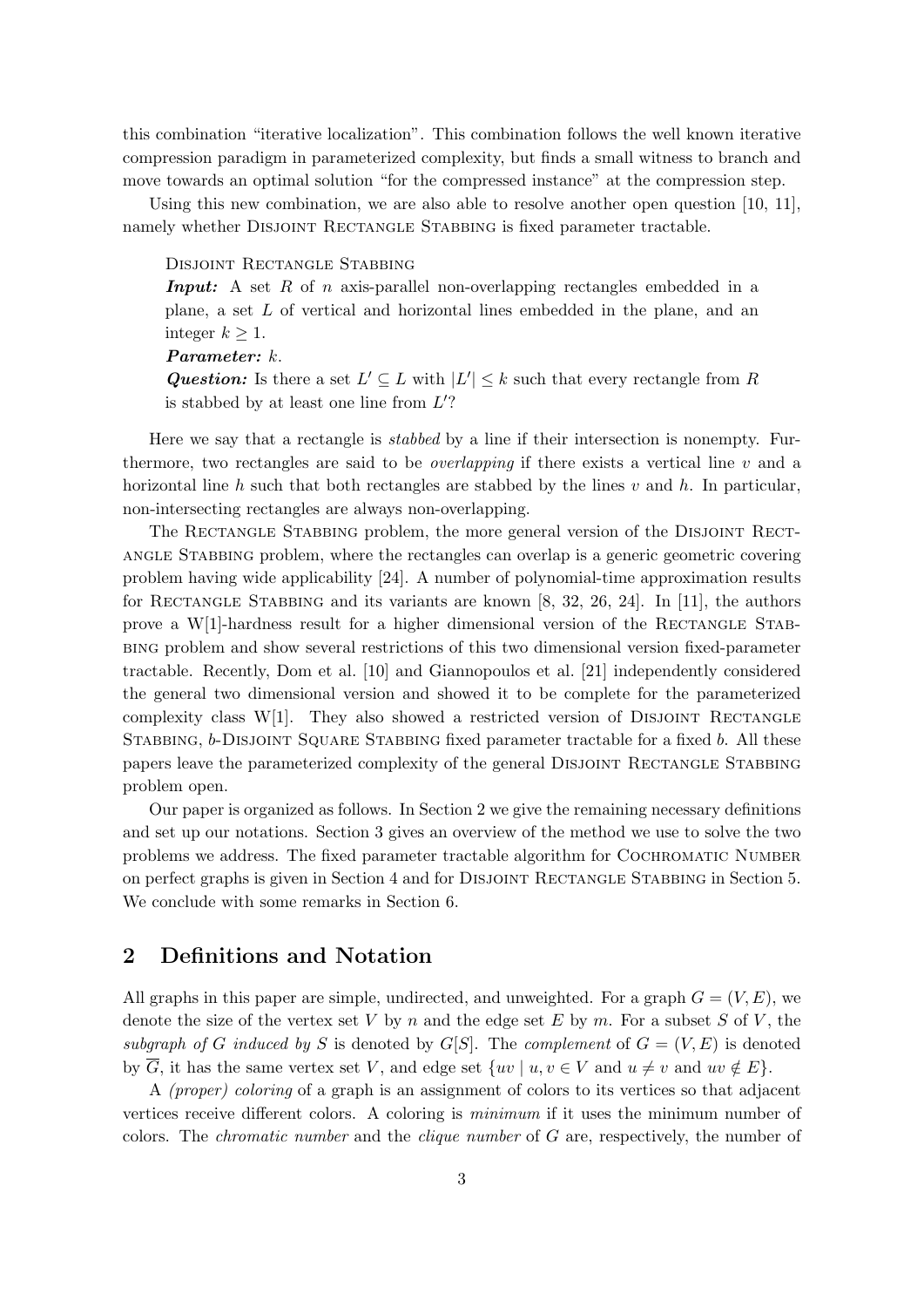colors in a minimum coloring of  $G$ , and the size of a largest clique in  $G$ . A *clique cover* in a graph is a collection of cliques such that every vertex is in one of the cliques of the collection. A graph is perfect if the chromatic number is equal to the clique number for each of its induced subgraphs. The cochromatic number of a graph G is the minimum number of sets  $V$  can be partitioned into, such that each set is either an independent set or a clique.

A parameterized problem L takes two values as input – an input  $x$  and an integer parameter  $k$ , and is said to be fixed parameter tractable (FPT) if there is an algorithm that decides whether the input  $(x, k)$  is in L in  $f(k)n^{O(1)}$  time where f is some function of k. We refer to [12, 29, 17] for more information on fixed-parameter algorithms and parameterized complexity.

### 3 Methodology

Iterative Localization can be viewed as a combination of two well known methods in obtaining fixed parameter tractable algorithms, that is, greedy localization and iterative compression. The method of greedy localization is primarily used for maximization problems. The idea is to start off by greedily computing a solution to the problem at hand and showing that the optimal solution must in some sense lie "close" to the current solution. For a concrete example consider the problem of finding k vertex disjoint  $P_3$ 's, paths on three vertices, in a given graph G. We greedily compute a maximal collection of pairwise disjoint  $P_3$ 's. If the number of  $P_3$ 's in our collection is at least k, we are done. Else, observe that any collection of k pairwise disjoint  $P_3$ 's must intersect with vertices of  $P_3$ 's in our greedy solution. We refer to [9, 25] for applications of greedy localization.

Iterative Compression is a technique primarily used for minimization problems. Algorithms based on iterative compression apply polynomially many "compression steps". In a compression step, we are given an instance  $I$  of the problem, a solution  $S'$  to the problem, and the objective is to check whether there exists a solution S for I such that  $|S| < |S'|$ in  $f(|S'|)|I|^{O(1)}$  time. The idea is to process the instance incrementally, maintaining a solution  $S$  to the intermediate instances. In each incremental step both the instance and the maintained solution increase in size. Then the compression algorithm is run to decrease the size of S again. Iterative Compression has proved very useful in the design of parameterized algorithms and is instrumental in the currently fastest parameterized algorithms for Odd Cycle Transversal [30], Feedback Vertex Set [6] and Directed Feedback VERTEX SET  $[5]$ . We refer to  $[29]$  for a more thorough introduction to Iterative Compression.

We combine the two methods, applying iterative compression to incrementally build the solution. In each compression step we search the solution space around the given solution similar to how it is done in greedy localization.

### 4 Cochromatic Number on Perfect Graphs

In this section we give an algorithm for COCHROMATIC NUMBER on perfect graphs. We start by guessing the number  $\alpha$  of cliques and the number  $\beta$  of independent sets such that  $\alpha + \beta = k$ , and for each of the  $k + 1$  guesses (of  $(\alpha, \beta)$ ) we will decide whether G can be partitioned into at most  $\alpha$  cliques and at most  $\beta$  independent sets. We order V into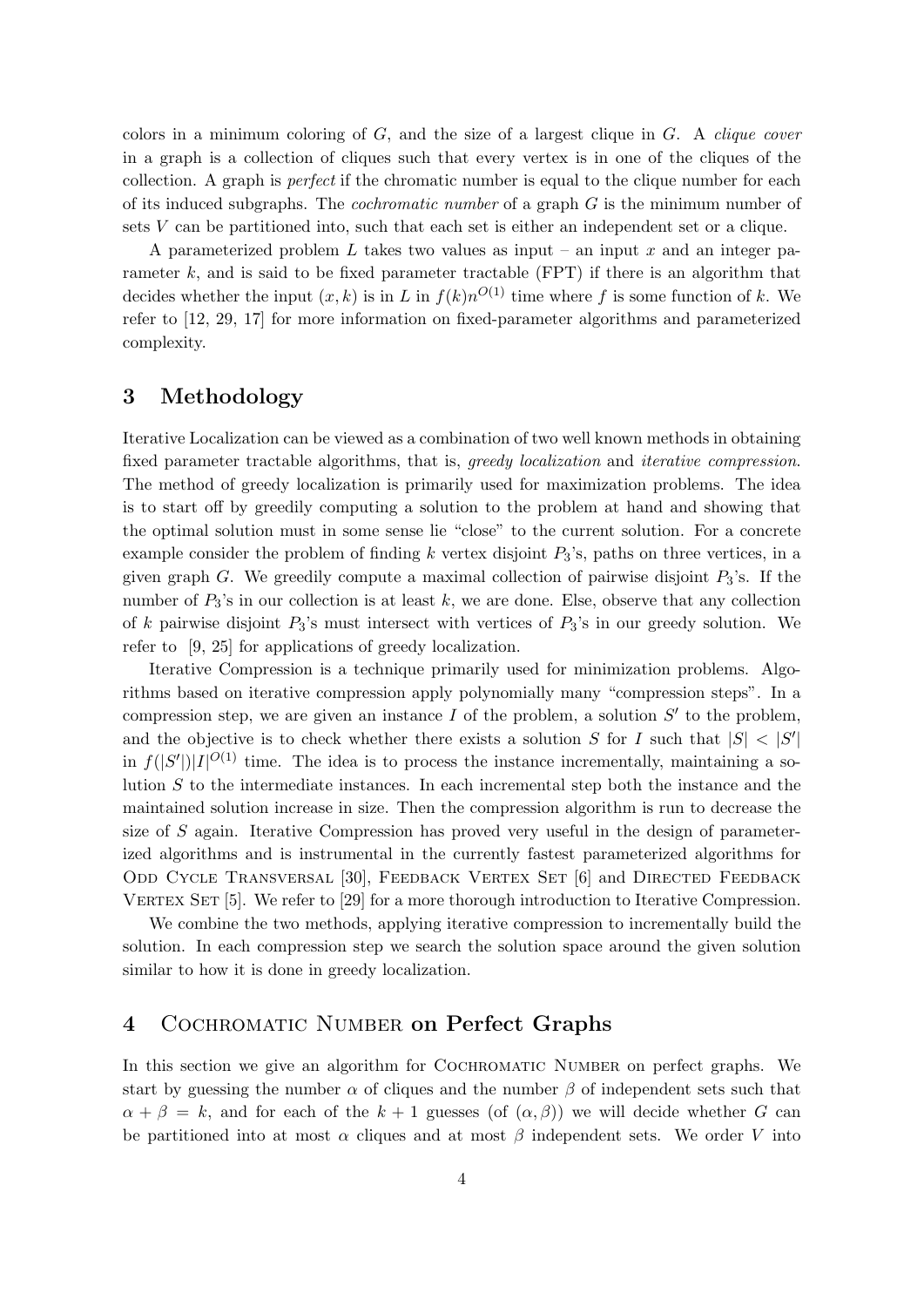$v_1, v_2, \ldots, v_n$  and define  $V_i = \{v_1, \ldots, v_i\}$  for every i. Notice that if V can be partitioned into at most  $\alpha$  cliques and  $\beta$  independent sets, then for every i, so can  $G[V_i]$ . Also, given such a partitioning for  $G[V_i]$  we can easily make a partitioning of  $G[V_{i+1}]$  into  $\alpha + 1$  cliques and  $\beta$  independent sets by letting  $v_{i+1}$  be a clique by itself. At this point we want to use the current partitioning to decide whether there is a partitioning of  $G[V_{i+1}]$  into  $\alpha$  cliques and  $\beta$  independent sets. This naturally leads to the definition of the compression version of the problem.

Compression Cochromatic Number (CCN)

**Input:** A perfect graph  $G = (V, E)$  on n vertices, a partition  $\mathcal{P} = (C_1, \ldots, C_{\alpha+1},$  $I_1, \ldots, I_\beta$  of V, where  $C_i$ ,  $1 \leq i \leq \alpha + 1$ , are cliques, and  $I_j$ ,  $1 \leq j \leq \beta$ , are independent sets.

Task: Find a partitioning of G into  $\alpha$  cliques and  $\beta$  independent sets, or conclude that no such partitioning exists.

We will give a  $2^{O(\alpha\beta\log(\alpha\beta))}n^{O(1)}$  time algorithm for CCN, which together with the discussion above yields a  $2^{O(\alpha\beta\log(\alpha\beta))}n^{O(1)}$  time algorithm for COCHROMATIC NUMBER. To do that we use the following classical results.

**Lemma 1** ([23]). Let G be a perfect graph. Then there exist algorithms that can compute in polynomial time: (a) a minimum coloring of  $G$ , (b) a maximum independent set of  $G$ , and  $(c)$  a maximum clique of  $G$ .

**Lemma 2** ([27]). G is a perfect graph if and only if  $\overline{G}$  is a perfect graph.

Using Lemmata 1 and 2, we can prove the following preliminary lemma which is integral to our algorithm.

**Lemma 3.** Given a perfect graph  $G = (V, E)$  and an integer  $\ell$ , there is a polynomial time algorithm that outputs

- (a) either a partition of V into at most  $\ell$  independent sets or a clique of size  $\ell + 1$ , and
- (b) either a partition of V into at most  $\ell$  cliques or an independent set of size  $\ell + 1$ .

*Proof.* We first give a proof for  $(a)$ . We start by finding a minimum coloring of G in polynomial time using Lemma 1. If the number of colors required is at most  $\ell$ , then we have our required partitioning of V into at most  $\ell$  independent sets. Otherwise since G is a perfect graph, the chromatic number of  $G$  is the same as the clique number of  $G$ . Hence a maximum clique is of size at least  $\ell + 1$ . Now we find a maximum clique using Lemma 1. Let C be such a clique. Now choose an arbitrary subset  $C' \subseteq C$  of size  $\ell + 1$  and return  $C'$  as the desired clique of size  $\ell + 1$ . To prove part (b) we just need to observe that a clique in G is an independent set in  $\overline{G}$ . Now the proof follows by the proof of (a) and using the fact that  $\overline{G}$  is also a perfect graph (by Lemma 2).  $\Box$ 

We will now explain how the given partitioning  $P$  is useful in solving the compression step. The main idea is that while the partitioning  $\mathcal{P}'$  we search for may differ significantly from  $P$ , only a few vertices that were covered by cliques in  $P$  can be covered by independent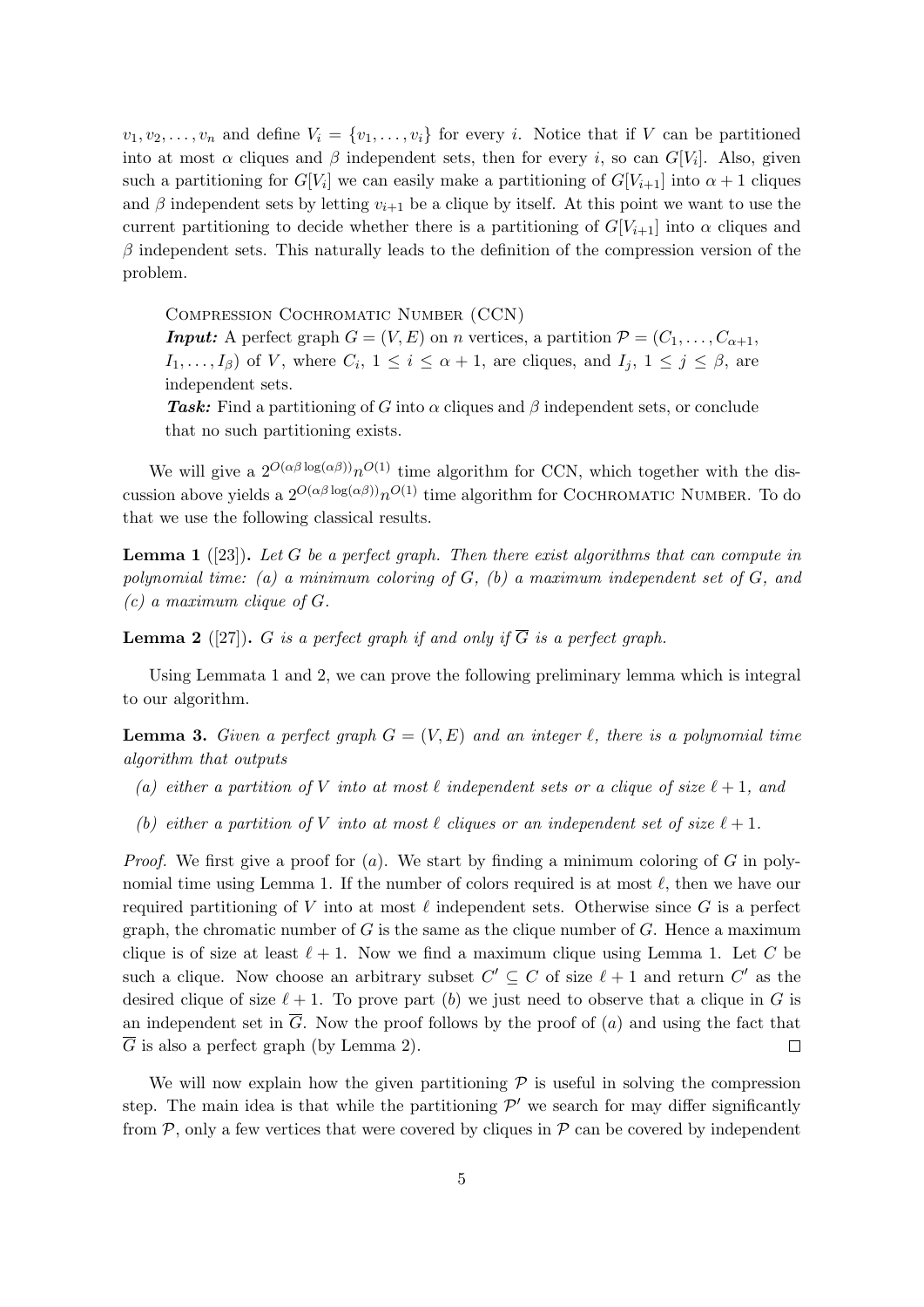sets in  $\mathcal{P}'$  and vice versa. To formalize this idea we introduce the notion of a bitstring  $B_{\mathcal{P}}$ of the partition  $P$ .

Given  $G = (V, E)$  with  $V = \{v_1, v_2, \ldots, v_n\}$ , and a partition  $P$  of V into cliques and independent sets, let  $B_{\mathcal{P}}$  be the binary vector of length n in which position i is 0 if  $v_i$  belongs to a clique in P, and 1 if  $v_i$  belongs to an independent set in P. Given a n-vertex graph G and a bitstring  $B$  of length  $n$ , define  $X_B$  to be the set of vertices of  $G$  whose corresponding entry in B is 0, and  $Y_B = V \setminus X_B$ . For two integers  $\alpha$  and  $\beta$  we say that B is valid in G with respect to  $\alpha$  and  $\beta$  if there exists a partition P of V into at most  $\alpha$  cliques and at most β independent sets such that  $B = B<sub>p</sub>$ . Given two bitstrings  $B<sub>1</sub>$  and  $B<sub>2</sub>$  of equal length, the hamming distance between  $B_1$  and  $B_2$  is the number of positions on which the corresponding bits differ, and it is denoted by  $\mathcal{H}(B_1, B_2)$ .

First, in Lemma 4 we will show that for a perfect graph  $G$  a valid bitstring  $B$  is sufficient to reconstruct a partition of G into  $\alpha$  cliques and  $\beta$  independent sets. Then, in Lemma 5 we will show that two valid bitstrings must be "similar".

**Lemma 4.** There is a polynomial time algorithm that, given a perfect graph  $G = (V, E)$  on n vertices, a bitstring B of length n, and positive integers  $\alpha$  and  $\beta$ , tests whether B is valid in G with respect to  $\alpha$  and  $\beta$ . If B is valid the algorithm outputs a partition P of V into  $\alpha$  cliques and  $\beta$  independent sets. If not, the algorithm either outputs an independent set of size  $\alpha + 1$  in  $G[X_B]$  or a clique of size  $\beta + 1$  in  $G[Y_B]$ .

*Proof.* As G is perfect,  $G[X_B]$  and  $G[Y_B]$  the induced subgraphs on  $X_B$  and  $Y_B$  respectively are perfect. The algorithm first uses Lemma 3 (b) to either find a partitioning of  $G[X_B]$  into α cliques or an independent set of size  $α + 1$  in  $G[X_B]$ . Then it uses Lemma 3 (a) to either find a partitioning of  $G[Y_B]$  into  $\beta$  independent sets or a clique set of size  $\beta + 1$  in  $G[Y_B]$ .  $\Box$ 

**Lemma 5.** Let  $G = (V, E)$  be a graph,  $\mathcal{P} = (C_1, C_2, \ldots, C_\alpha, I_1, \ldots, I_\beta)$  be a partition of G into  $\alpha$  cliques and  $\beta$  independent sets and  $\mathcal{Q} = (C'_1, C'_2, \ldots, C'_{\alpha'}, I'_1, \ldots, I'_{\beta'})$  be a partition of G into  $\alpha'$  cliques and  $\beta'$  independent sets. Let  $B_{\mathcal{P}}$  and  $B_{\mathcal{Q}}$  be the bitstrings associated  $\mathcal P$  and  $\mathcal Q$  respectively. Then  $\mathcal H(B_{\mathcal P}, B_{\mathcal Q}) \leq \alpha \beta' + \alpha' \beta$ .

Proof. Observe that an independent set and a clique can intersect in at most one vertex. Hence

$$
\bigg|\left(\bigcup_{i=1}^{\alpha}C_i\right)\bigcap\left(\bigcup_{j=1}^{\beta'}I'_j\right)\bigg|\leq \alpha\beta'\qquad\text{and}\qquad\qquad\bigg|\left(\bigcup_{i=1}^{\beta}I_i\right)\bigcap\left(\bigcup_{j=1}^{\alpha'}C'_j\right)\bigg|\leq \beta\alpha'.
$$

 $\Box$ 

This concludes the proof of the lemma.

We are now ready to present our algorithm for the compression step. Recall that we are given a perfect graph G as input, together with integers  $\alpha$  and  $\beta$  and a partition P of G into  $\alpha + 1$  cliques and  $\beta$  independent sets. The task is to find a partition  $\mathcal{P}'$  of G into  $\alpha$  cliques and  $\beta$  independent sets, if such a partition exists. Lemma 5 yields that it is sufficient to look for solutions with bitstrings 'close to'  $B_{\mathcal{P}}$ . Lemma 3 is used to pinpoint the "wrong" bits of  $B_{\mathcal{P}}$ . Formally, the algorithm ALGO-CCN takes as input a perfect graph  $G$ , a bitstring  $B$ and integers  $\alpha$ ,  $\beta$  and  $\mu$ . It outputs a partition  $\mathcal{P}'$  of G into  $\alpha$  cliques and  $\beta$  independent sets such that  $\mathcal{H}(B_{\mathcal{P}'},B) \leq \mu$  if such a partition exists, and answers "NO" otherwise. To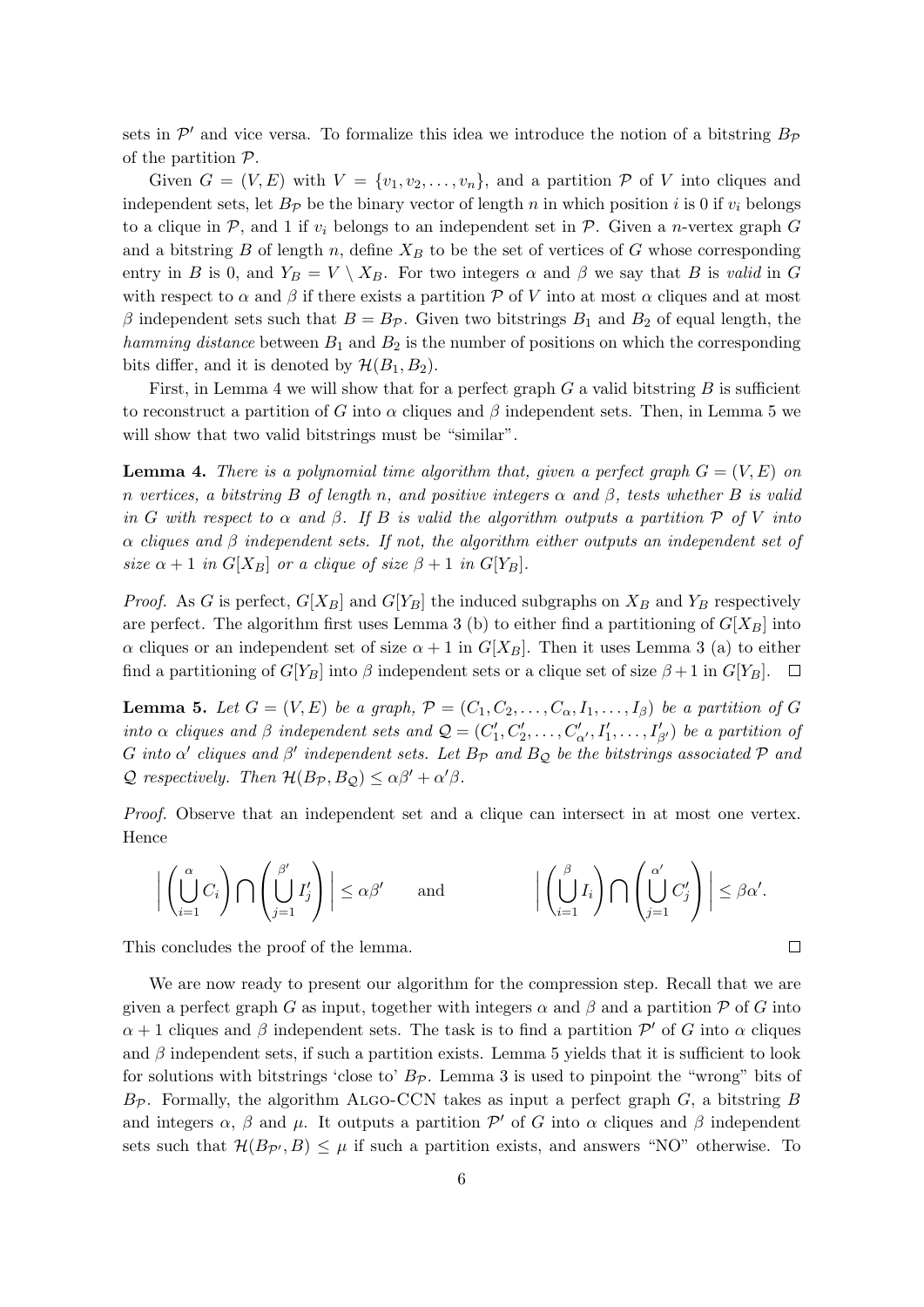ALGO-CCN $(G, B, \alpha, \beta, \mu)$ 

(Here G is a perfect graph, B is a bit vector,  $\alpha$ ,  $\beta$  and  $\mu$  are integers. ALGO-CCN outputs a partition  $\mathcal{P}'$  of G into  $\alpha$  cliques and  $\beta$  independent sets such that  $\mathcal{H}(B_{\mathcal{P}'}, B) \leq \mu$  if such a partition exists, or answers "NO" otherwise.)

- 1. If  $\mu < 0$  return "NO".
- 2. Use Lemma 4 to either find a partition of  $\mathcal{P}'$  of G into  $\alpha$  cliques and  $\beta$  independent sets with  $B_{\mathcal{P}'} = B$  or find an independent set  $I \subseteq X_B$  of size  $\alpha + 1$  or find a clique  $C \subseteq Y_B$  of size  $\beta + 1$ . If a partition was found answer "YES".
- 3. If an independent set I was found in step 2: For each vertex  $v \in I$ , let the bitvector  $B(v)$  be obtained from B by flipping v's bit 0 to 1. For each  $v \in I$ , recursively solve the subproblem ALGO-CCN( $G, B(v), \alpha, \beta, \mu - 1$ ). Return "YES" if any of the recursive calls returns "YES", otherwise return "NO".
- 4. If a clique C was found in step 2: For each vertex  $v \in C$ , let the bitvector  $B(v)$  be obtained from B by flipping v's bit 1 to 0. For each  $v \in C$ , recursively solve the subproblem ALGO-CCN( $G, B(v), \alpha, \beta, \mu - 1$ ). Return "YES" if any of the recursive calls returns "YES", otherwise return "NO".

#### Figure 1: Description of Algorithm Algo-CCN

solve the problem CCN we call ALGO-CCN $(G, B_{\mathcal{P}}, \alpha, \beta, 2\alpha\beta + \beta)$ . A formal description of the algorithm Algo-CCN is given in Figure 1.

**Lemma 6.** The call to ALGO-CCN(G,  $B_{\mathcal{P}}, \alpha, \beta, 2\alpha\beta+\beta$ ) correctly solves the CCN instance  $G,\mathcal{P},\alpha,\beta$  in time  $(\alpha+\beta)^{2\alpha\beta+\beta}n^{O(1)}$ .

Proof. We first argue about the correctness. By Lemma 5 it is sufficient to search for partitions  $\mathcal{P}'$  such that  $\mathcal{H}(B_{\mathcal{P}'},B_{\mathcal{P}}) \leq 2\alpha\beta+\beta$ . If the algorithm answers "YES" it also outputs a partition  $\mathcal{P}'$  of G into  $\alpha$  cliques and  $\beta$  independent sets such that  $B_{\mathcal{P}'}$  was obtained from B<sub>P</sub> by flipping at most  $2\alpha\beta + \beta$  bits. Thus it remains to argue that if such a partition  $\mathcal{P}'$ exists, the algorithm will find it. Let  $B' = B_{\mathcal{P}}$ .

In any recursive call, if there exists an independent set I of size  $\alpha + 1$  in  $G[X_B]$  then there is a vertex  $v \in I$  whose corresponding bit is 1 in B'. The algorithm tries flipping the bit of each v in I, decreasing the hamming distance between B and  $B'$  by one in at least one recursive call. Similarly, if there exists a clique C of size  $\beta + 1$  in  $G[Y_B]$  then there is a vertex  $v \in C$  whose corresponding bit is 0 in B'. Again, the algorithm tries flipping the bit of each v in C, decreasing the hamming distance between B and B' by one in at least one recursive call, and the correctness of the algorithm follows.

To argue the time bound, we consider a slight modification of the algorithm that if either  $\alpha = 0$  or  $\beta = 0$ , applies Lemma 4 to solve the CCN instance in polynomial time. Hence without loss of generality  $\alpha + 1 \leq \alpha + \beta$  and  $\beta + 1 \leq \alpha + \beta$ . Then every node in the branch tree has at most  $\alpha + \beta$  children and the depth of the tree is at most  $2\alpha\beta + \beta$  and hence the number of nodes in the branch tree is  $O((\alpha + \beta)^{2\alpha\beta+\beta})$ . Since the amount of work in each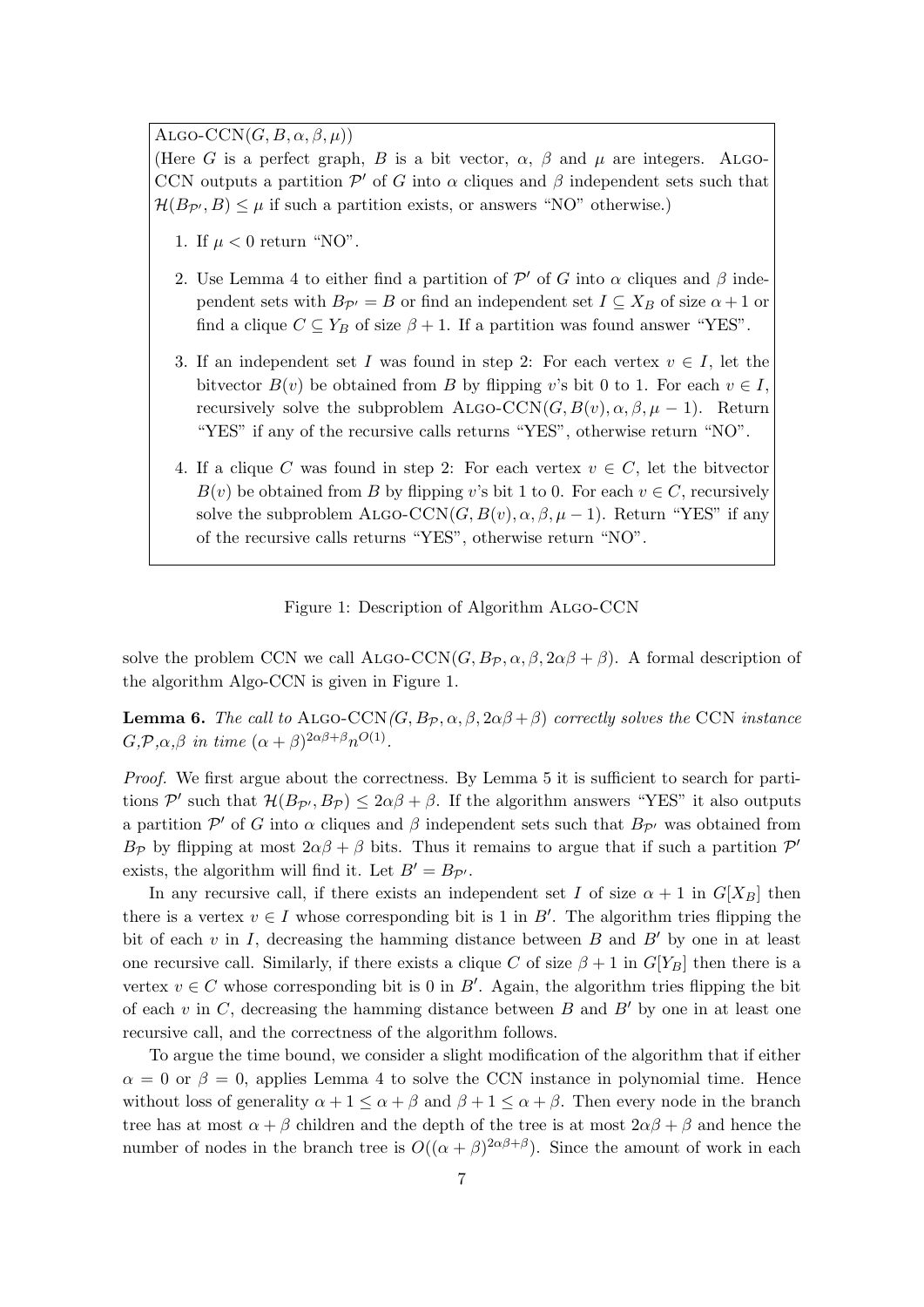node is polynomial, the time bound follows.

Now we are ready to prove the main theorem of this section.

**Theorem 1.** The COCHROMATIC NUMBER problem can be solved in  $2^{O(k^2 \log k)} n^{O(1)}$  time on perfect graphs.

Proof. We apply iterative compression as described in the beginning of this section. In particular, the algorithm guesses the value of  $\alpha$  and  $\beta$  and decides whether G can be partitioned into  $\alpha$  cliques and  $\beta$  independent sets using  $n - k - 1$  compression steps. The *i*'th compression step is resolved by calling ALGO-CCN( $G[V_i], B_{\mathcal{P}}, \alpha, \beta, 2\alpha\beta+\beta$ ) where  $\mathcal P$  is the partition into  $\alpha + 1$  cliques and  $\beta$  independent sets. The correctness and time bound follow from Lemma 6.  $\Box$ 

# 5 Disjoint Rectangle Stabbing

In this section we give a fixed parameter tractable algorithm for DISJOINT RECTANGLE Stabbing. Recall that a rectangle is stabbed by a line if their intersection is nonempty. In  $O(n \log n)$  time we can sort the coordinates of the rectangles in non-decreasing order, and make two lists containing all the rectangles, one with the rectangles sorted in non-decreasing order by their x-coordinates and the other where the rectangles are sorted in non-decreasing order by their y-coordinates of their top right corner. We also sort the set  $L_H$  of horizontal lines in L by their y-coordinates and the set  $L_V$  of vertical lines in L by their x-coordinates. Whenever we speak of a subset of R (the set of all rectangles) or L we will assume that the corresponding sorted lists are given.

For each of the  $k+1$  possible choices of non-negative integers  $\alpha$ ,  $\beta$  such that  $\alpha + \beta = k$ we will run an algorithm that decides whether the rectangles can be stabbed by at most  $\alpha$ horizontal and β vertical lines. In order to get an  $O(n \log n)$  time bound for fixed k, we apply a recursive compression scheme rather than an iterative compression scheme. In particular, our algorithm partitions the *n* rectangles into two groups  $R_1$  and  $R_2$  with at most  $\lfloor n/2 \rfloor$ rectangles in each group and runs recursively on the two groups. Now, if  $R$  can be stabbed by  $\alpha$  horizontal and  $\beta$  vertical lines then so can  $R_1$  and  $R_2$ , so if either of the recursive calls returns "NO" we return "NO" as well. Otherwise we combine the solutions to  $R_1$  and  $R_2$  to a solution with at most  $2\alpha$  horizontal and at most  $2\beta$  vertical lines that stab R. We want to use this solution in order to decide whether R can be stabbed by at most  $\alpha$  horizontal and at most  $\beta$  vertical lines. This leads to the definition of the compression version of DISJOINT RECTANGLE STABBING.

Compression Disjoint Rectangle Stabbing (CDRS)

**Input:** A set  $R$  of  $n$  axis-parallel non-overlapping rectangles embedded in the plane, a set  $L = L_H \cup L_V$  of horizontal and vertical lines embedded in the plane, integers  $\alpha$  and  $\beta$  and a set  $Z \subseteq L$  with at most  $2\alpha$  horizontal and at most  $2\beta$ vertical lines such that every rectangle from  $R$  is stabbed by at least one line from Z.

**Task:** Find a set  $L' \subseteq L$  with at most  $\alpha$  horizontal and at most  $\beta$  vertical lines such that every rectangle from  $R$  is stabbed by at least one line from  $L'$ . If no such set exists, return "NO".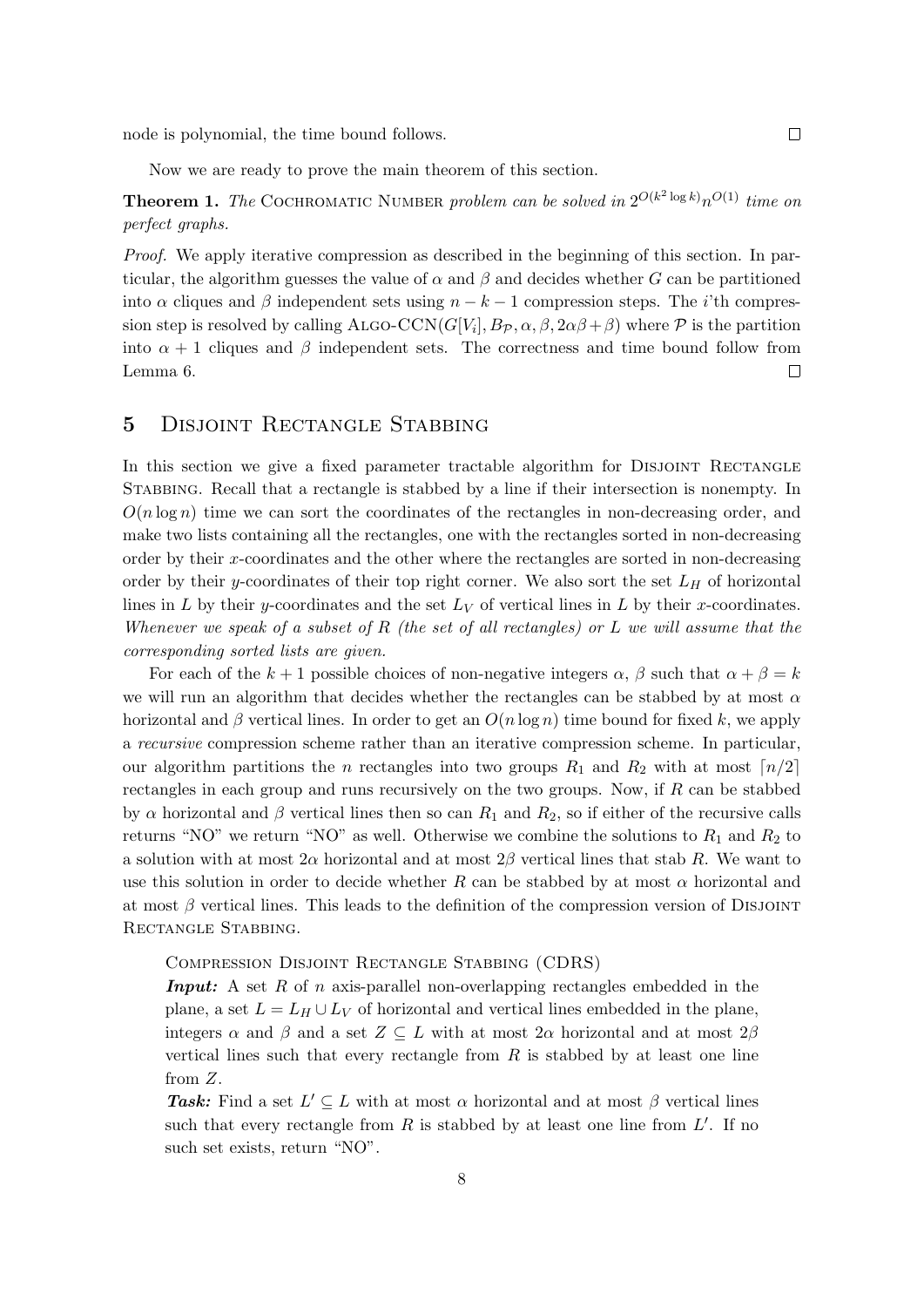The algorithm for CDRS has exactly the same structure as Algo-CCN, but with the individual pieces tailored to fit the DISJOINT RECTANGLE STABBING problem. We start by proving a lemma analogous to Lemma 3.

**Lemma 7.** Given a set R of axis-parallel rectangles in the plane, two sets  $L_V$ ,  $L_H$  of vertical and horizontal lines respectively, and an integer k, there is an  $O(n)$  time algorithm that outputs

- (a) either a set  $L'_H \subseteq L_H$  of lines with  $|L_H| \leq k$  that stabs all rectangles in R or a collection H of  $k+1$  rectangles such that each horizontal line in L stabs at most one rectangle in H, and
- (b) either a set  $L'_V \subseteq L_V$  of lines with  $|L_V| \leq k$  that stabs all rectangles in R or a collection V of  $k+1$  rectangles such that each vertical line in L stabs at most one rectangle in V.

*Proof.* We only show (b) as the proof of (a) is identical. Initially  $V = \emptyset$  and  $L'_V = \emptyset$ . We process  $R$  sorted in non-decreasing order of the x-coordinate of the top-right corner. At any step, if the considered rectangle r is not stabbed by any line in  $L_V'$ , add r to V and add the rightmost vertical line in L stabbing r to  $L'_{V}$  (to check whether r is not stabbed by any line in  $L_V'$ , we just keep track of the right most line in  $L_V'$  and check whether it stabs r; to find the right most vertical line in L that stabs r, we compute and keep this for every r in a preprocessing step). If at any step  $|V| \geq k+1$ , output V otherwise all rectangles have been considered,  $|L'_V| \leq k$  and every rectangle is stabbed by some line in  $L_V$ . Clearly no vertical line in  $L$  can stab any two rectangles in  $V$ . The described algorithm can easily be implemented to run in  $O(n)$  time.  $\Box$ 

Now we define the notion of a bitstring of a solution and prove lemmata analogous to Lemmata 4 and 5 for CDRS. Let  $L' \subseteq L$  be a set of lines that stab all the rectangles of R. We define the bitstring  $B_{L'}$  of L' as follows. Let R be ordered into  $r_1, r_2, \ldots, r_n$ . The *i*'th bit of  $B_{L'}$  is set to 0 if  $r_i$  is stabbed by a horizontal line in  $L'$  and 1 otherwise. Observe that if  $r_i$  is stabbed both by a horizontal and by a vertical line of L', the *i*'th bit of  $B_{L'}$  is 0. Given a collection R of rectangles, a set L of horizontal and vertical lines, integers  $\alpha$  and  $\beta$  and a bitstring B of length n, we say that B is valid in R with respect to  $\alpha$  and  $\beta$  if there exists a set  $L' \subseteq L$  of at most  $\alpha$  horizontal lines and at most  $\beta$  vertical lines stabbing all rectangles in R such that  $B = B_{L'}$ . Given R and B we define  $X_B$  to be the set of rectangles in R whose corresponding entry in B is 0, and  $Y_B = R \setminus X_B$ .

**Lemma 8.** There is an  $O(n)$  time algorithm that given a collection R of n axis-parallel rectangles, a collection L of horizontal and vertical lines, a bitstring B of length n, and positive integers  $\alpha$  and  $\beta$ , tests whether B is valid in R with respect to  $\alpha$  and  $\beta$ . If B is valid the algorithm outputs a set  $L' \subseteq L$  of at most  $\alpha$  horizontal and at most  $\beta$  vertical lines such that every rectangle in R is stabbed by a line in L' and  $B_{L'} = B$ . If B is not valid, the algorithm either outputs a set  $H \subseteq R$  of size  $\alpha + 1$  such that every horizontal line in L stabs at most 1 rectangle in H or a set  $V \subseteq R$  of size  $\beta+1$  such that every vertical line in L stabs at most 1 rectangle in V .

*Proof.* Let  $X_B$  be the set of rectangles in R whose bit in B is 0, and let  $Y_B = R \setminus X_B$ . Apply the first part of Lemma 7 to  $X_B$  and the second part of Lemma 7 to  $Y_B$ .  $\Box$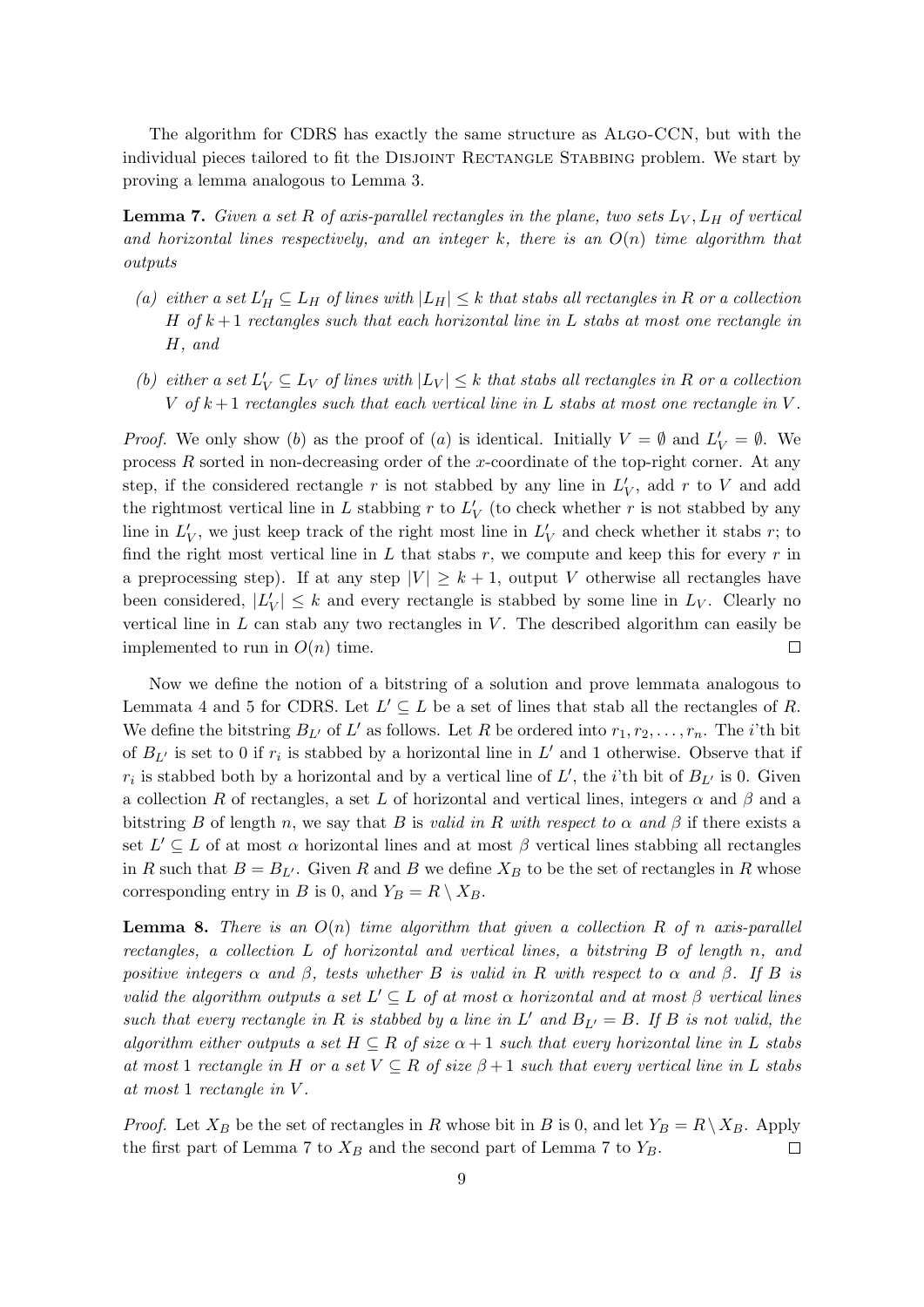Now we are ready to show an analogue of Lemma 5 to the CDRS problem. To that end, for a line  $l \in L$  let  $S_l$  be the set of rectangles in R stabbed by L. The proof of Lemma 9 relies on the fact that the rectangles in  $R$  are non-overlapping.

**Lemma 9.** Let R be a collection of n non-overlapping axis-parallel rectangles, L be a collection of horizontal and vertical lines,  $P \subseteq L$  and  $Q \subseteq L$  be sets of lines so that every  $r \in R$  is stabbed by a line in P and a line in Q. Suppose  $|P \cap L_H| \leq \alpha$ ,  $|P \cap L_V| \leq \beta$ ,  $|Q \cap L_H| \leq \alpha'$  and  $|Q \cap L_V| \leq \beta'$ . Let  $B_P$  be the bitstring of P and  $B_Q$  be the bitstring of Q. Then  $\mathcal{H}(B_P, B_Q) \leq \alpha \beta' + \alpha' \beta$ .

*Proof.* Notice that since the rectangles are non-overlapping, if  $l_H \in L_H$  and  $l_V \in L_V$  then  $|S_{l_H} \cap S_{l_V})| \leq 1$ . Hence

$$
\bigg|\left(\bigcup_{p\in P\cap L_H}S_p\right)\bigcap\left(\bigcup_{q\in Q\cap L_V}S_q\right)\bigg|\leq \alpha\beta'\text{ and }\quad\bigg|\left(\bigcup_{p\in P\cap L_V}S_p\right)\bigcap\left(\bigcup_{q\in Q\cap L_H}S_q\right)\bigg|\leq \alpha'\beta.
$$

 $\Box$ 

This concludes the proof of the lemma.

Now we have given all the ingredients required to solve the compression step of the disjoint rectangle stabbing problem. The proof of the following Lemma is identical to the proof of Lemma 6.

Lemma 10. The COMPRESSION DISJOINT RECTANGLE STABBING problem can be solved in  $O((\alpha + \beta)^{4\alpha\beta + O(1)}n)$  time.

**Theorem 2.** The DISJOINT RECTANGLE STABBING problem can be solved in  $2^{O(k^2\log k)}n\log n$ time.

Proof. The algorithm follows the recursive scheme described in the beginning of this section and uses the algorithm of Lemma 10 to solve the compression step. Correctness follows directly from Lemma 10. Let  $T(n, k)$  be the time required to solve an instance with n rectangles and  $\alpha + \beta = k$ . Then

$$
T(n,k) \le 2T(n/2,k) + 2^{O(k^2 \log k)} n
$$

which solves to  $T(n,k) \leq 2^{O(k^2 \log k)} n \log n$  by the Master Theorem. The  $O(k)$  overhead of trying all possible values of  $\alpha$  and  $\beta$  with  $\alpha + \beta = k$  is subsumed in the asymptotic notation.  $\Box$ 

In  $[10]$ , it is observed that the version of the RECTANGLE STABBING problem, where we are given only the set of rectangles and we need to find at most  $k$  horizontal and vertical lines to stab them, polynomially reduces to the version where we are also given a set of horizontal and vertical lines. Hence this version of the DISJOINT RECTANGLE STABBING problem (where we are not given a set of lines) is also fixed parameter tractable.

**Remark:** It is worth noting that while the polynomial factor of our algorithm for COCHRO-MATIC NUMBER of perfect graphs is rather large, it is only  $n \log n$  for DISJOINT RECTANGLE Stabbing. In fact our algorithm for Cochromatic Number can be made to run in time  $2^{O(k^2 \log k)} n \log n$  on permutation graphs if the permutation model is given. In a permutation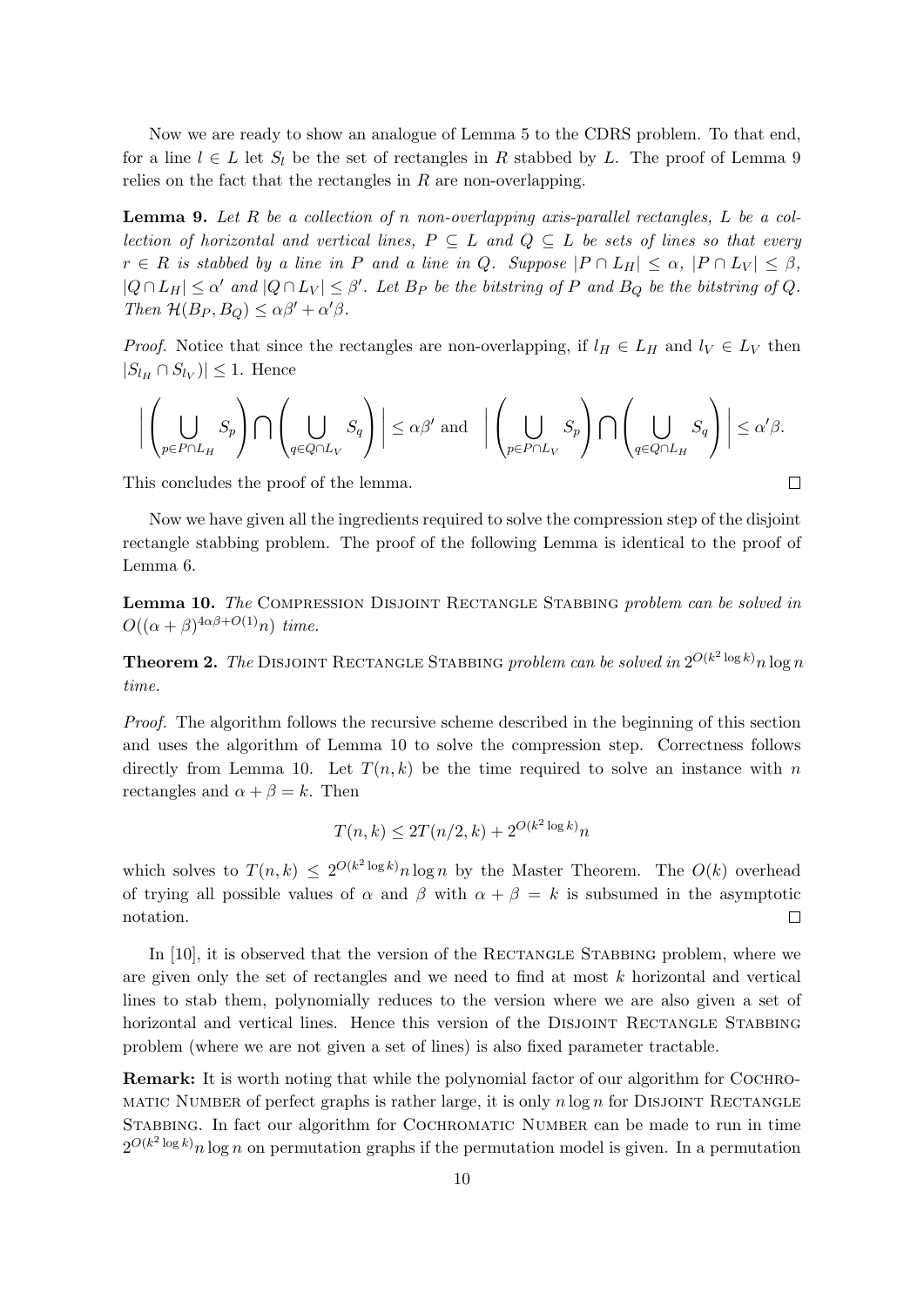graph, independent sets are increasing sequences in the permutation model while cliques are decreasing sequences in the model [20]. For a permutation of length n and an integer  $k$ , a simple greedy algorithm will in time  $O(nk)$  either partition the permutation into k increasing sequences or find a decreasing sequence of length  $k+1$ . Thus, for permutation graphs one can make the algorithm of Lemma 4 run in time  $O(nk)$  yielding a  $2^{O(k^2 \log k)n}$  time bound for the compression step. Combining this with the same recursive scheme as the one in Theorem 2 one obtains the desired  $2^{O(k^2 \log k)} n \log n$  running time bound.

### 6 Conclusion

Using a new combination of iterative compression and greedy localization we have established that two interesting problems in different domains, COCHROMATIC NUMBER on perfect graphs and Disjoint Rectangle Stabbing, are fixed parameter tractable. The methodology is applicable whenever the  $(k+1)$ -sized solution at the beginning of a compression step of the iterative compression technique can be shown to be not 'too far' (in some specific sense) from a k-sized solution if exists, and if we can find in polynomial (or even fixed parameter tractable) time, a small witness to branch on in the compression step. It would be interesting to explore further applications of this combination.

#### References

- [1] C. BERGE, Färbung von Graphen, deren sämtliche bzw. deren ungeraden Kreise starr sind (Zusammenfassung), Wiss. Z. Martin-Luther-Univ. Halle-Wittenberg Math.- Natur., Reihe 10 (1961) 114.
- $[2]$  A. BRANDSTADT, Partitions of graphs into one or two independent sets and cliques, Discrete Mathematics, 152 (1996) 47–54.
- [3] A. BRANDSTADT AND D. KRATSCH, On the partition of permutations into increasing or decreasing subsequences, Elektron. Inform. Kybernet., 22 (1986), 263–273.
- [4] A. BRANDSTÄDT, V. B. LE, AND J. P. SPINRAD,  $Graph Classes: A Survey, SIAM,$ 1999.
- [5] J. Chen, Y. Liu, S. Lu, B. O'Sullivan, and I. Razgon, A fixed-parameter algorithm for the directed feedback vertex set problem, J. ACM, 55 (2008).
- [6] J. Chen, F. V. Fomin, Y. Liu, S. Lu, and Y. Villanger, Improved algorithms for feedback vertex set problems, J. Comput. Syst. Sci., 74 (2008) 1188–1198.
- [7] M. Chudnovsky, G. Cornuejols, X. Liu, P. Seymour, and K. Vuskovic, Recognizing berge graphs, Combinatorica, 25 (2005) 143–186.
- [8] T. I. D. R. Gaur and R. Krishnamurti, Constant ratio approximation algorithms for the rectangle stabbing problem and the rectilinear partitioning problem, Journal of Algorithms, 43 (2002) 138–152.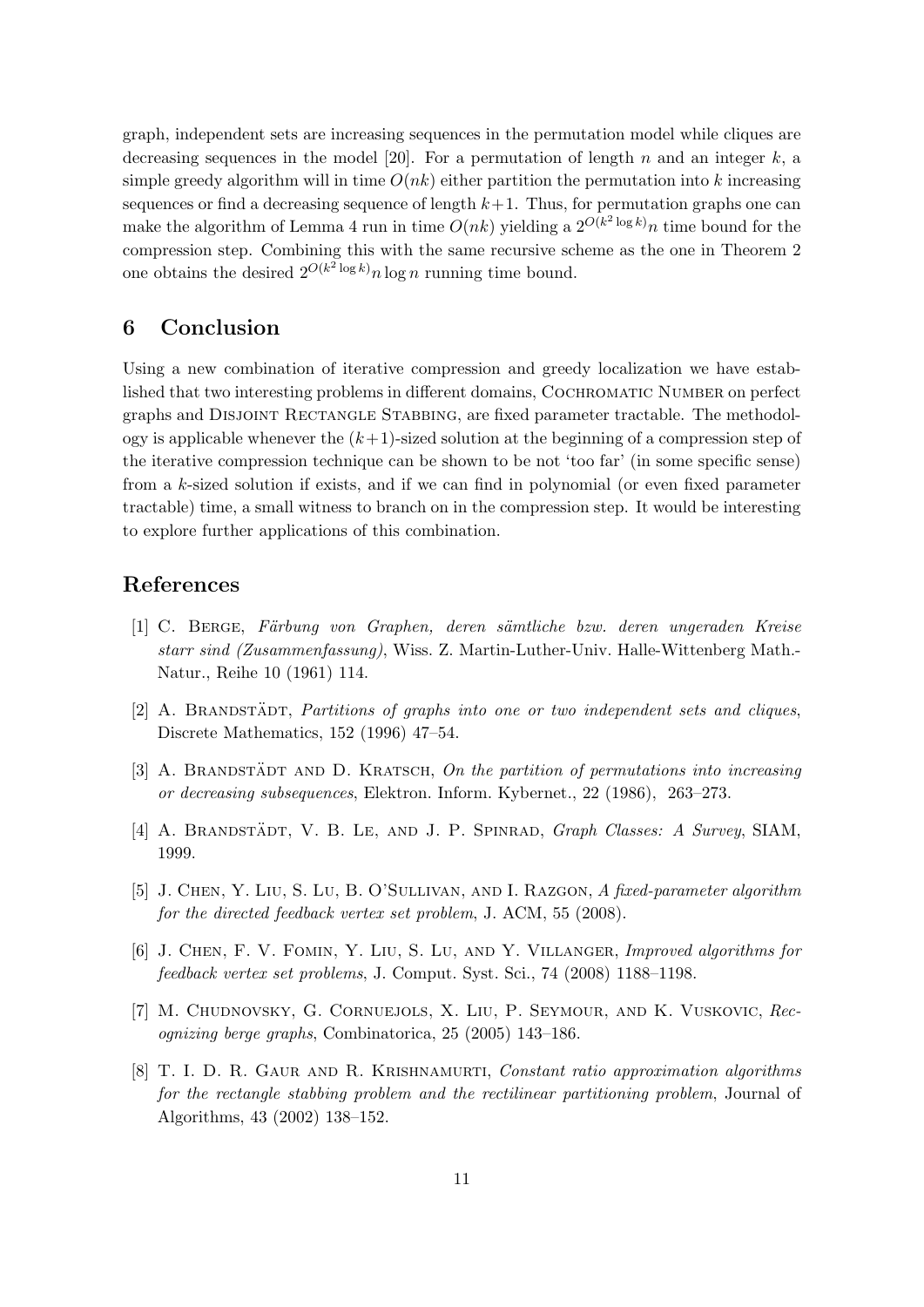- [9] F. K. H. A. Dehne, M. R. Fellows, F. A. Rosamond, and P. Shaw, Greedy localization, iterative compression, modeled crown reductions: New FPT techniques, an improved algorithm for set splitting, and a novel 2k kernelization for vertex cover, in IWPEC, vol. 3162 of Springer LNCS (2004) 271–280.
- [10] M. Dom, M. R. FELLOWS, AND F. A. ROSAMOND, *Parameterized complexity of stab*bing rectangles and squares in the plane, in WALCOM, vol. 5431 of Springer LNCS (2009) 298–309.
- [11] M. DOM AND S. SIKDAR, The parameterized complexity of the rectangle stabbing problem and its variants, in FAW, vol. 5059 of Springer LNCS (2008) 288–299.
- [12] R. D. Downey and M. R. Fellows, Parameterized Complexity, Springer-Verlag, 1999.
- [13] P. ERDÓS AND J. GIMBEL, Some problems and results in cochromatic theory, in Quo Vadis, Graph Theory?, North-Holland, Amsterdam, (1993) 261–264.
- [14] P. ERDOS, J. GIMBEL, AND D. KRATSCH, *Extremal results in cochromatic and dichro*matic theory, Journal of Graph Theory, 15 (1991) 579–585.
- [15] P. ERDOS AND G. SZEKERES, A combinatorial problem in geometry, Compositio Mathematica, 2 (1935) 463–470.
- [16] P. C. Fishburn, Interval Orders and Interval Graphs: A Study of Partially Ordered Sets, Wiley, 1985.
- [17] J. Flum and M. Grohe, Parameterized Complexity Theory, Springer-Verlag, 2006.
- [18] F. V. Fomin, K. Iwama, D. Kratsch, P. Kaski, M. Koivisto, L. Kowalik, Y. OKAMOTO, J. VAN ROOIJ, AND R. WILLIAMS, 08431 open problems – moderately exponential time algorithms, in Moderately Exponential Time Algorithms, F. V. Fomin, K. Iwama, and D. Kratsch, eds., no. 08431 in Dagstuhl Seminar Proceedings, Schloss Dagstuhl - Leibniz-Zentrum fuer Informatik, Germany, 2008.
- [19] F. V. Fomin, D. Kratsch, and J.-C. Novelli, Approximating minimum cocolorings, Inf. Process. Lett., 84 (2002) 285–290.
- [20] A. Frank, On chain and antichain families of a partially ordered set, J. Comb. Theory, Ser. B, 29 (1980) 176–184.
- [21] P. Giannopoulos, C. Knauer, G. Rote, and D. Werner, Fixed-parameter tractability and lower bounds for stabbing problems, in Proceedings of the 25th European Workshop on Computational Geometry (EuroCG), (2009) 281–284.
- [22] M. C. Golumbic, Algorithmic Graph Theory and Perfect Graphs, vol. 57, Elsevier, 2004. Second edition.
- [23] M. GRÖTSCHEL, L. LOVÁSZ, AND A. SCHRIJVER, Polynomial algorithms for perfect graph, Annals of Discrete Mathematics, 21 (1984) 325–356.